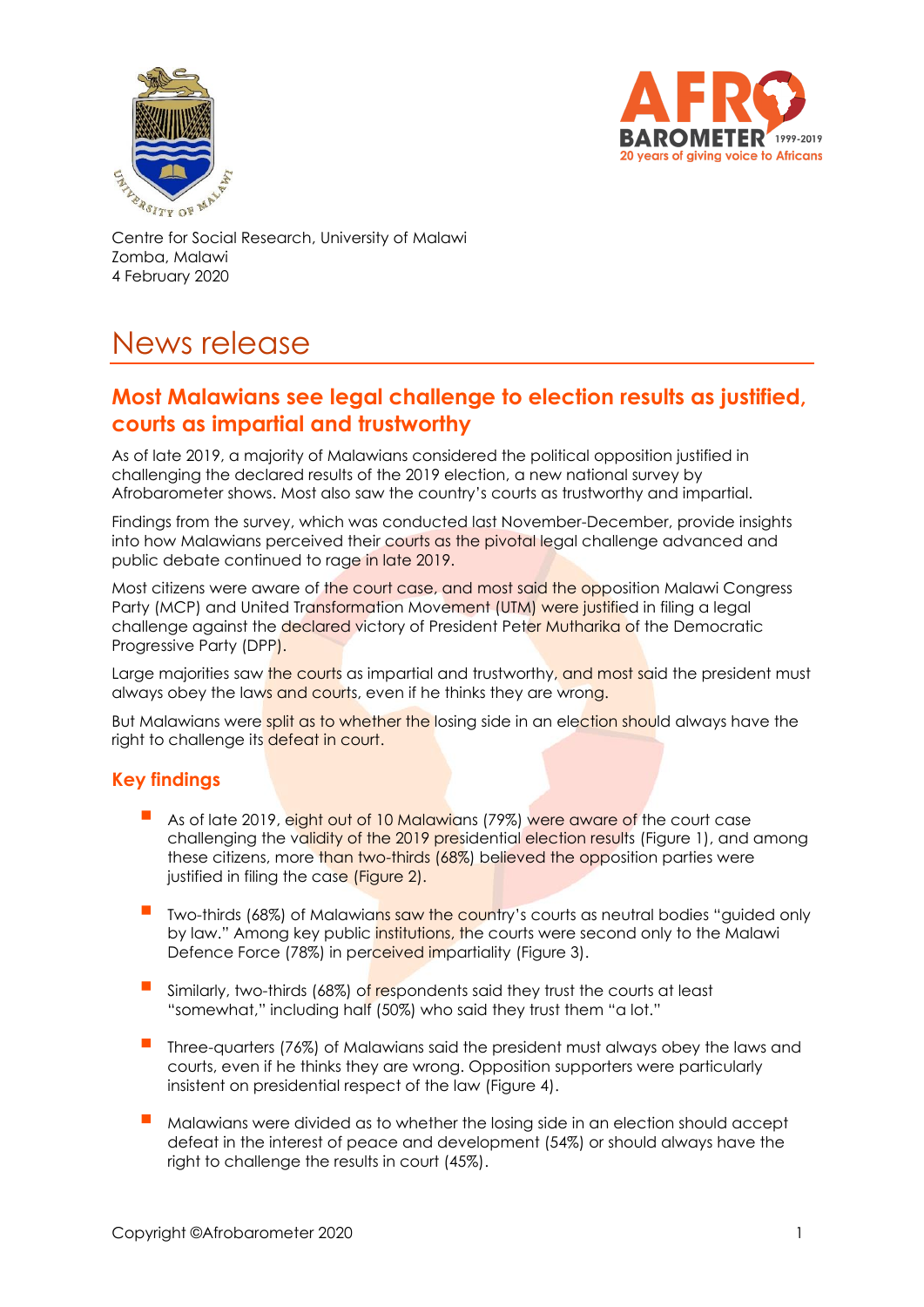

## **Afrobarometer**

Afrobarometer is a pan-African, non-partisan survey research network that provides reliable data on Africans' experiences and evaluations of quality of life, governance, and democracy. Seven rounds of surveys were conducted in up to 38 countries between 1999 and 2018, and Round 8 surveys are being conducted in 2019/2020. Afrobarometer conducts face-to-face interviews in the language of the respondent's choice with nationally representative samples.

The Afrobarometer team in Malawi, led by the Centre for Social Research at the University of Malawi, interviewed 1,200 adult Malawians in November and December 2019. A sample of this size yields country-level results with a margin of error of +/-3 percentage points at a 95% confidence level. Previous surveys were conducted in Malawi in 1999, 2003, 2005, 2008, 2012, 2014, and 2017.

## **Charts**



**Figure 1: Awareness of the 2019 presidential election court case | by urban-rural** residence and region | Malawi | 2019

*Respondents were asked: Are you aware of the court case brought by MCP and UTM presidents challenging the validity of the 2019 presidential election results that were announced by the Malawi Electoral Commission? (% who said "yes")*





*Respondents were asked: In your opinion, would you say that the MCP and UTM presidents are justified or not justified in challenging the election results in court?*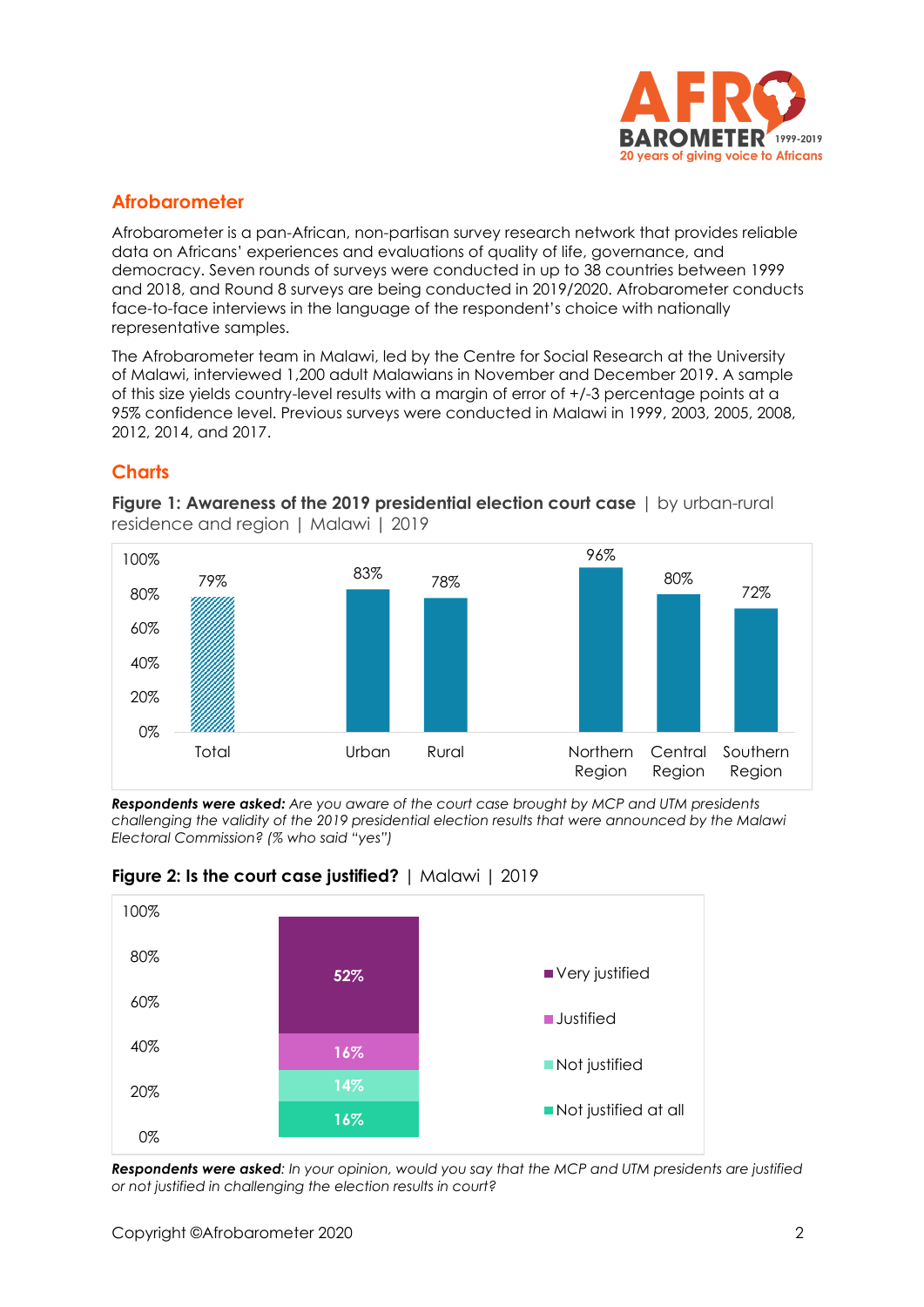



#### **Figure 3: Neutrality of courts and other key public institutions** | Malawi | 2019

*Respondents were asked: For the following organizations, please tell me whether you think they perform their duties as a neutral body, guided only by law, or would you say they make decisions that favour particular people, parties, or interests?*



**Figure 4: Must president obey laws and courts?** | by party affiliation | Malawi | 2019

*Respondents were asked: Which of the following statements is closest to your view?* 

*Statement 1: Since the president was elected to lead the country, he should not be bound by laws or court decisions that he thinks are wrong.* 

*Statement 2: The president must always obey the laws and the courts, even if he thinks they are wrong. (% who "agreed" or "strongly agreed" with each statement)*